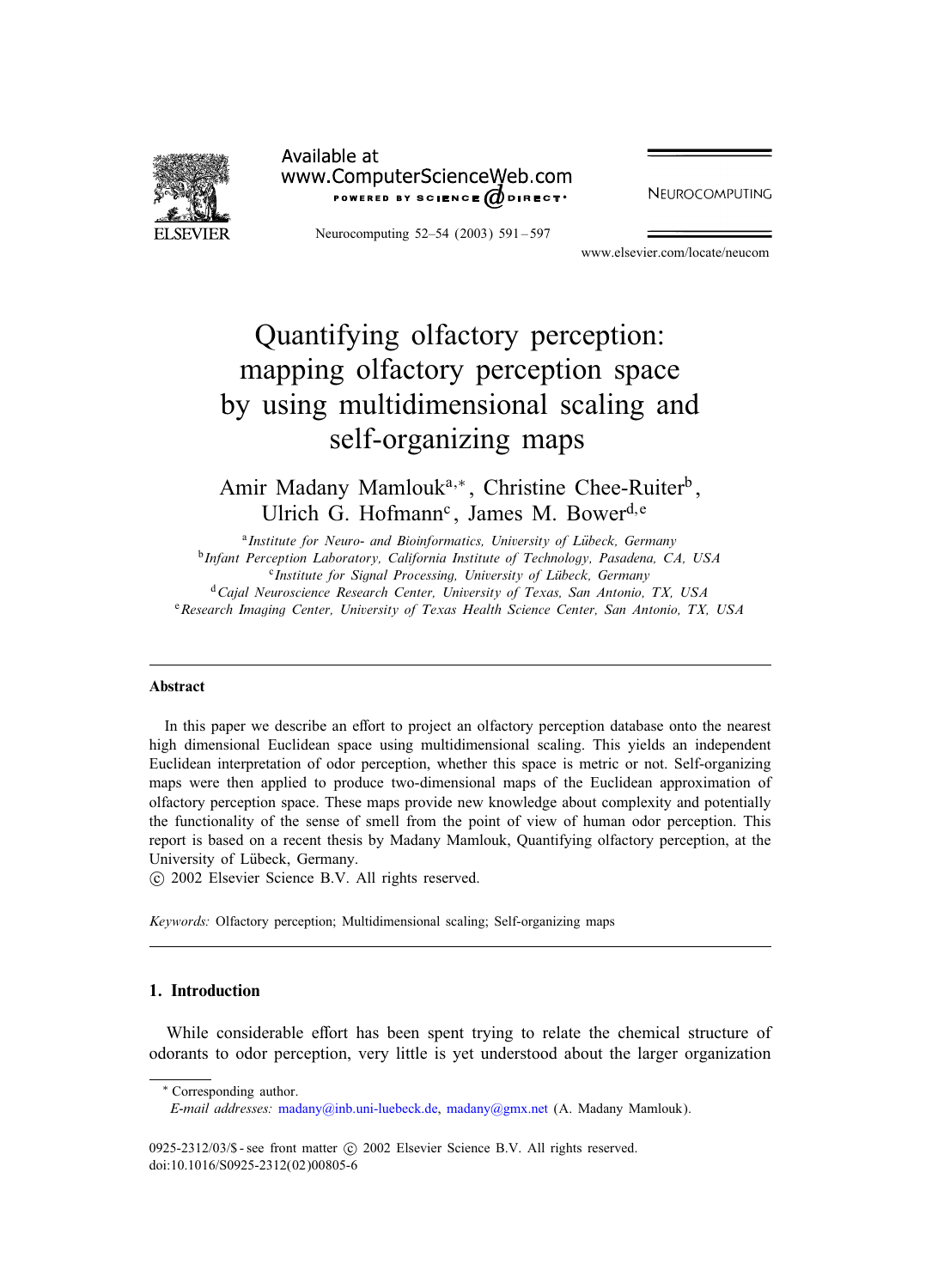of human odor perception. Instead, both the perfume industry and olfactory researchers rely on sets of data such as Dravnieks' Atlas of Odor Character Profiles [\[3\]](#page-5-0) or other compilations which describe the odors elicited by a particular chemical, e.g. Hexyl Butyrate, using a set of odor descriptors, e.g. *fruity*, *sweet* and *pineapple*.

Over the last several years we have been examining the relationship between the odor descriptors found in these data sets in an attempt to determine whether they might reveal an underlying structure in human odor perception. Our initial efforts using an information theoretic approach suggested that, in fact, there might be an overall organization to the space of human olfactory perception [\[2\]](#page-5-0).

In this paper we extend this effort using a combination of mapping techniques. The structures revealed could provide scientists a more rigorous way to select odorants for human psychophysical experiments as well as a more solid foundation for systems, cellular and molecular studies of the biology of olfaction.

### 2. Method

Our analysis of odor descriptors and olfactory perception space is based on the data set found in the Aldrich Flavor and Fragrances Catalog [\[1\]](#page-5-0), including 851 stimuli using 278 odor descriptors. For estimating dissimilarities between different odors, intuitively most satisfying results have been obtained using the subdimensional distance  $d_s$ , defined as

$$
d_{s}(O_{x}, O_{y}) = \frac{\sum_{i=1}^{n} (|\sigma_{i}^{x} - o_{i}^{y}| \cdot o_{i}^{x}) + (\sum_{i=1}^{n} (|\sigma_{i}^{x} - o_{i}^{y}| \cdot o_{i}^{y})) / (\sum_{i=1}^{n} o_{i}^{y})}{\sum_{i=1}^{n} o_{i}^{x} + 1}
$$
(1)

where  $O_j = (o_1^j, \ldots, o_n^j)$  is the *n*-dimensional binary profile or feature vector of odor *j*.  $O_x$  is assumed to be less prominent than  $O_y$ , which is expressing the subdimensional characteristic ofthis dissimilarity measure. Also, it can be interpreted as a weighted version of a cross-entropy measure  $[2]$ .

We used multidimensional scaling (MDS) to extract information for a reasonable map from a  $(278 \times 278)$  odor dissimilarity matrix. There is no a priori reason to expect that the odor space is metric [\[7\]](#page-5-0), but MDS is projecting these probably non-metric dissimilarities to the nearest Euclidean space, which then is a metric space. MDS is a common method for dimensional reduction and graphical representation of multidimensional data, but it can be used to estimate the dimensionality of a data set as well [\[8\]](#page-5-0), which turned out to be an interesting feature in analyzing this data set.

To avoid local minima, Monte-Carlo simulation techniques were used. Because ofthe rotational invariance of MDS the standard deviation of the resulting distance matrices has been used to control stability during simulation. Surprisingly, the high dimensional scaling of odor space was found to be statistically stable with an average of only  $4\%$ standard deviation using 95% confidence intervals. In Fig. [1,](#page-2-0) this stability can be seen for MDS stress values, which describe the tension between the given dissimilarities and the resulting Euclidean distances  $[5]$ . A dimension of about 32 appeared to be a good estimation in terms of the trade-off between a high and statistically stable stress relaxation and the highest sustainable dimensional reduction. It should be mentioned again that the database is deduced from psychophysical data, therefore while there is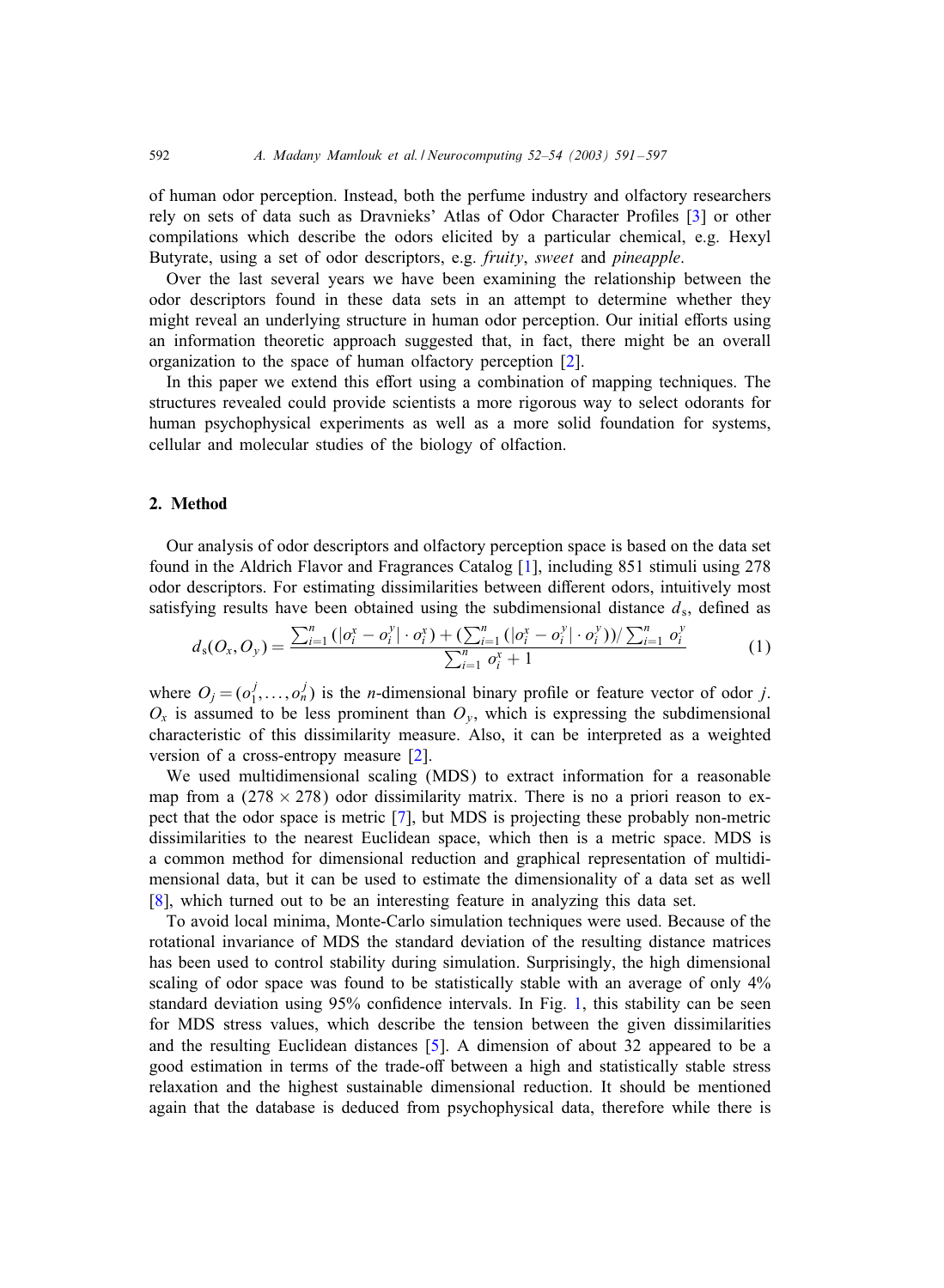<span id="page-2-0"></span>

Fig. 1. Standard deviation and mean values of stress values for Monte-Carlo simulation runs of MDS on Aldrich database. Stress values become smaller the more the scaled distances and the given dissimilarities correspond.



Fig. 2. Olfactory perception map for scaled data of the Aldrich database. (a) The distances between neighboring units of the SOM are shown. Large distances are bright. (b) SOM is reassigned using  $k$ -means clustering to visualize fragmentations, e.g. cluster 15 is located in the lower right corner and right below the center.

no noise, inaccuracies are introduced into the dataset because subjects proGling their olfactory sensations used discrete labels.

To visualize the high dimensional results ofMDS on a low dimensional map, we used a two-dimensional self-organizing mapping (SOM, [\[6\]](#page-5-0)), which preserves the general topology of the odor data, i.e. if two points are close-by on the map, they should be close-by in the high dimensional input space as well.

In Fig. 2, the grid elements are reassigned after learning by  $k$ -means clustering [\[4\]](#page-5-0) to denote potential fragmentations on the final map. We used the "*SOM Toolbox for Matlab*" by Vesanto et al. [\[9\]](#page-5-0).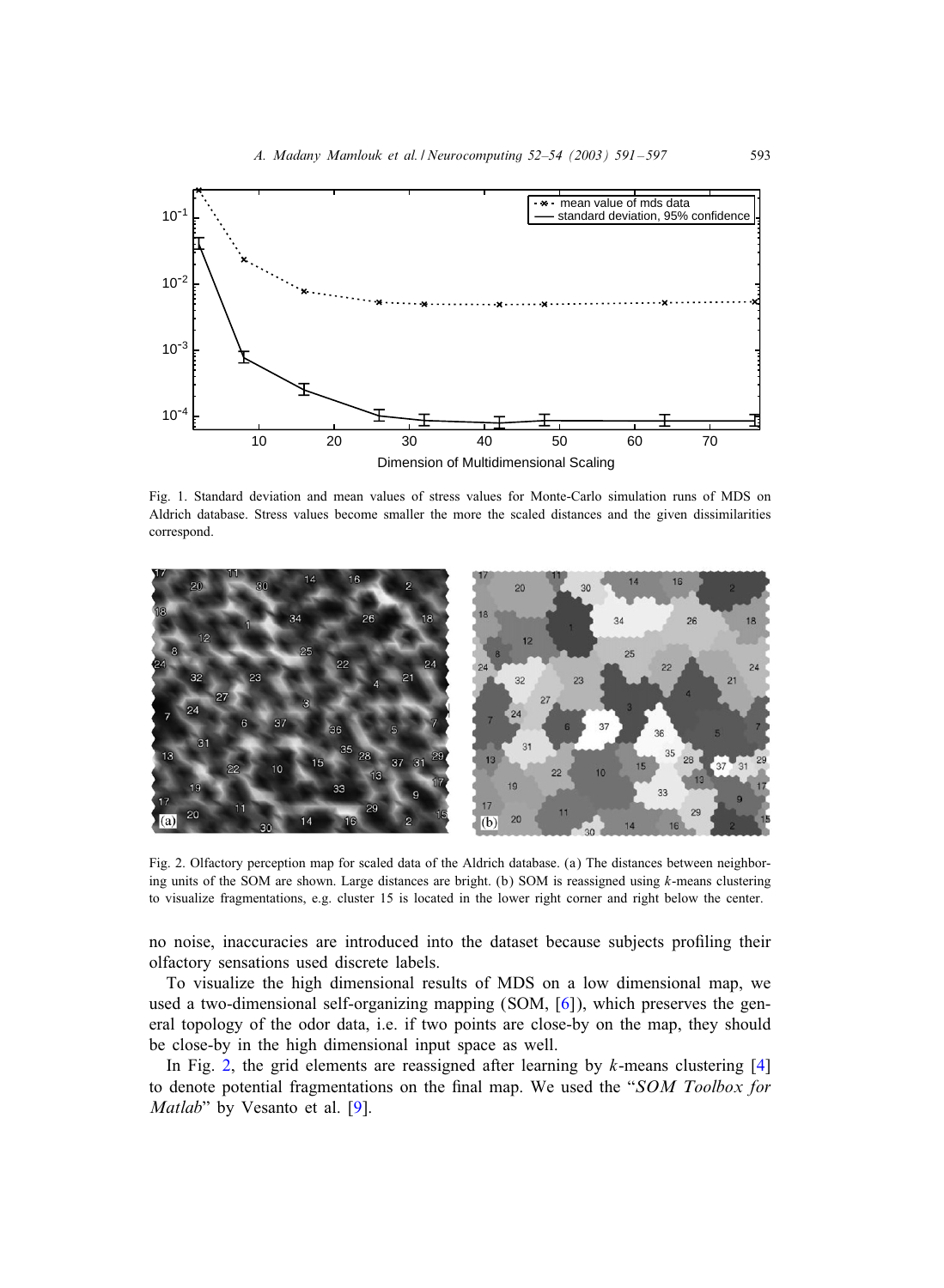# 3. Results

The use of MDS onto the given odor dissimilarity matrix resulted in an appropriate thirty-two-dimensional Euclidean approximation of olfactory perception space. The quality of the dimensional reduction was tested using stress-values as well as scatter plots. This analysis indicated that MDS on higher dimensions did not increase the quality of the projection, while lower dimensions increased the stress-values significantly. Fig. [2](#page-2-0) shows the resulting toroid map of the olfactory perception space, i.e. its sides are continuous.

Because SOMs have been used to reduce the dimensionality of the olfactory perception space, some distortion of the map is inevitable. In particular, in some cases the lower dimensional map shows odor descriptors as neighbors, when they are not in the high dimensional space. This condition is indicated in Fig. [2a](#page-2-0) by the bright shading of common links.



Fig. 3. Odor perception map labeled with odor descriptors, each descriptor has been plotted onto its nearest neighbor on the SOM. The shaded areas are corresponding to the clusters in Fig. [2.](#page-2-0)

<span id="page-3-0"></span>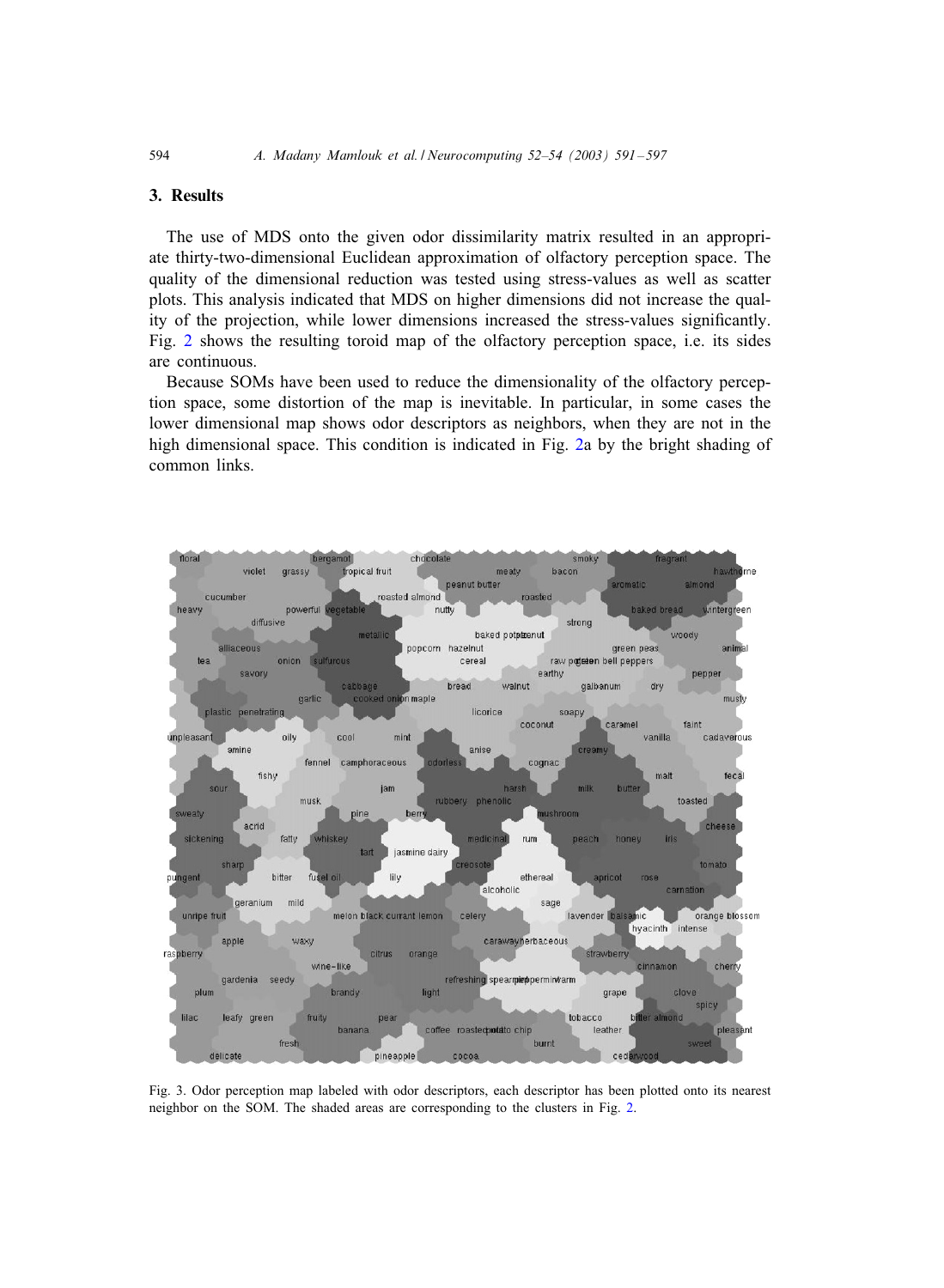

Fig. 4. Localization of all odors evoked by compounds carrying Nitrogen and Sulfur. The brighter a cluster is, the higher is the percentage of its odors that are evoked by odorants containing Nitrogen (a) and Sulfur (b). Compounds that contain both Nitrogen and Sulfur are included as well.

Conversely, in some cases neighbors in odor space might not be neighbors on the map. This is indicated by Fig. [2b](#page-2-0), where the additional clustering of the SOM by  $k$ -mean clustering can be used to find such fragmented clusters.

Please note that fragmentations still persist in the labeled map as shown in Fig. [3,](#page-3-0) for example *celery*, *caraway* and *pleasant* are embedded in fragmented cluster 15, thus they are neighbors in odor space. Odor descriptors that carry only redundant global information are omitted on this map, for example *grapefruit*, which is only evoked by a single stimulus in our data set.

One interesting feature of these maps is that they suggest an ordering of relatedness in odor perception. For example, without such a map, it is not clear how the odor perception of *apple*, *banana* and *cherry* might be ordered. Using the label map in Fig. [3](#page-3-0) and the cluster map in Fig. [2b](#page-2-0), we Gnd that *cherry* belongs to cluster 17, *apple* to cluster 19 and *banana* to cluster 11. Because of the toroid character of the map, clusters 17 and 19 are neighbors, and clusters 19 and 11 are next to each other. However, there is always at least one cluster between clusters 11 and 17.

Thus, these odor maps suggest that the odor percept *cherry* is more closely related in perceptual space to *apple* than to *banana*, while *apple* shares an association with both *cherry* and *banana*.

Finally, perhaps the most surprising result of our previous analysis of odor perception space  $[2]$  was the finding that the descriptors used to classify molecules containing nitrogen or sulfur were clearly segregated in the odor perception maps. Because these molecules are key atoms in different metabolic cycles, it was proposed that human olfactory perception reflected the organization of animal and plant metabolism. As shown in Fig. 4, this result is also apparent using these new mapping techniques.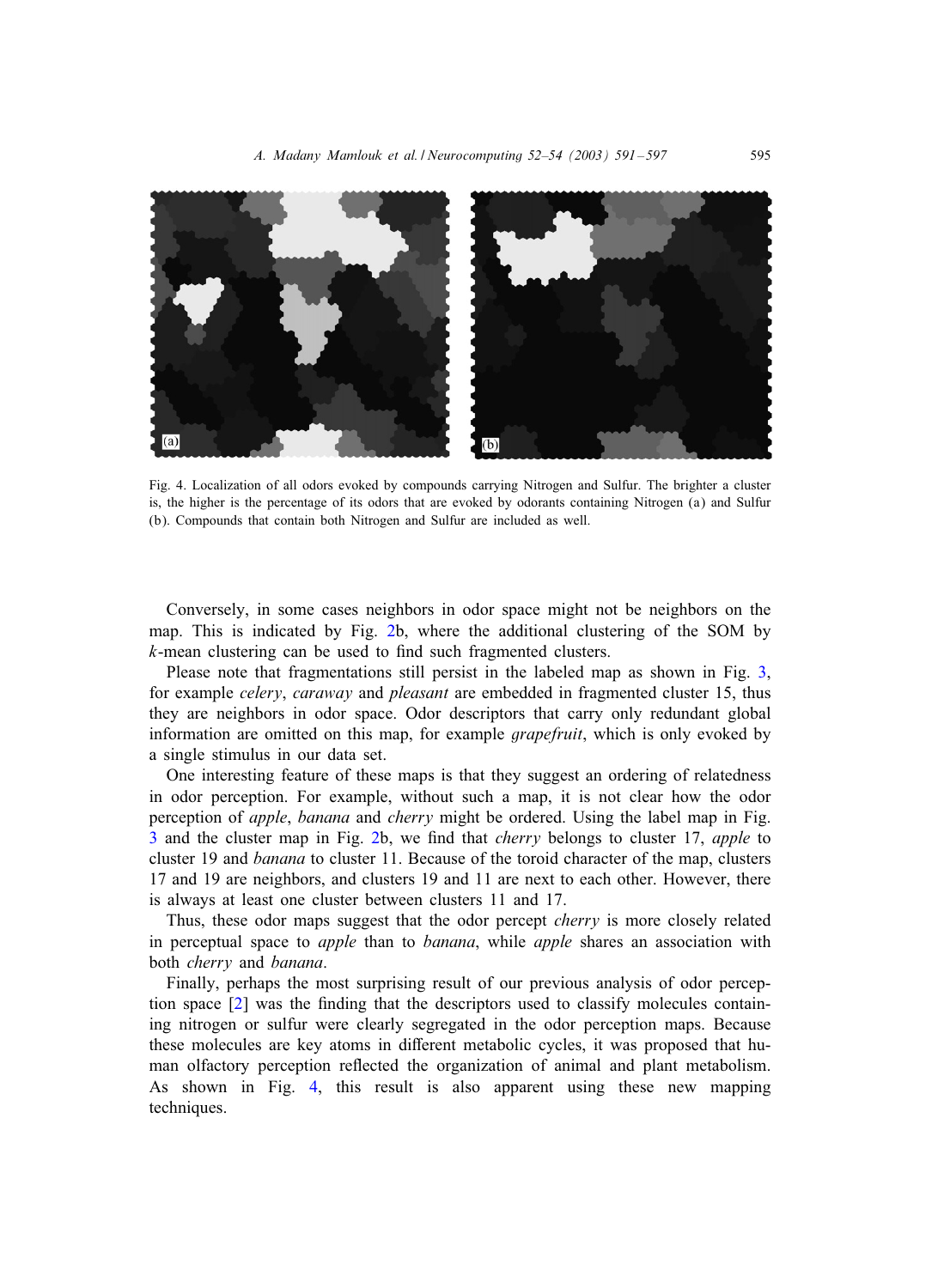## 4. Discussion

In this study, we have expressed relationships between odors using techniques which generate a solid topology conserving map. The approximation via MDS provides strong quantitative support for the long held belief that olfactory perception space is high dimensional. The resulting maps also allow us to order odor perception in a way not previously possible.

We believe that these maps can provide a new foundation for studies of the olfactory system that is related to the structure of olfactory perception rather than strictly based on the structure of chemical compounds. Many efforts to construct an understanding of olfactory perception based primarily on structural differences in chemical compounds have failed. Using the techniques described here, relationships between single odors can be quantified in a fundamentally new and more rigorous way. New questions can also be asked about the molecular, cellular and systems biology underlying olfactory perception.

To date, most efforts, focusing on the organization of receptors or neural responses, have constructed maps based on general properties of chemicals  $[7,10]$ . This approach however, has had only marginal success in relating the structure of chemical stimuli to perception. The hypothesis we continue to pursue, that human olfactory perception reflects the metabolic relationships between molecules in the natural environment has been supported by this further analysis and potentially represents a major step forward in understanding olfaction.

#### References

- [1] Aldrich, Ed., Flavor and Fragrances Catalog, Sigma Aldrich Chemicals Company, Milwaukee, WI, 1996.
- [2] C.W.J. Chee-Ruiter, The biological sense of smell: olfactory search behavior and a metabolic view for olfactory perception, Ph.D. Thesis, California Institute of Technology, Pasadena, CA, 2000.
- [3] A. Dravnieks, Atlas of Odor Character Profiles, Data Series DS 61, ASTM, Philadelphia, PA, 1985.
- [4] A.K. Jain, R.C. Dubes, Algorithms for clustering data, Prentice-Hall Advanced Reference Series: Computer Science, NJ, 1988.
- [5] J.B. Kruskal, M. Wish, Multidimensional Scaling, Sage Publications, Beverly Hills, CA, 1978.
- [6] H. Ritter, T. Martinetz, K. Schulten, Neural Computation and Self-Organizing Maps: An Introduction, Addison-Wesley, Reading, MA, 1992.
- [7] S.S. Schiffman, Contributions to the physicochemical dimensions of odor: a psychophysical approach, Ann. N. Y. Acad. Sci. 237 (1974) 164–183.
- [8] R.N. Shepard, A.K. Romney, S.B. Nerlove, Multidimensional Scaling: Theory and Applications in the Behavioural Sciences, Vol. I—Theory, Seminar Press, New York, 1972.
- [9] J. Vesanto, J. Himberg, E. Alhoniemi, J. Parhankangas, SOM Toolbox for Matlab 5, Report A57, Helsinki University of Technology, Neural Networks Research Centre, Espoo, Finland, 2000.
- [10] M.H. Woskow, Multidimensional scaling of odors, Ph.D. Thesis, University of California Los Angeles, Los Angeles, CA, 1964.

<span id="page-5-0"></span>